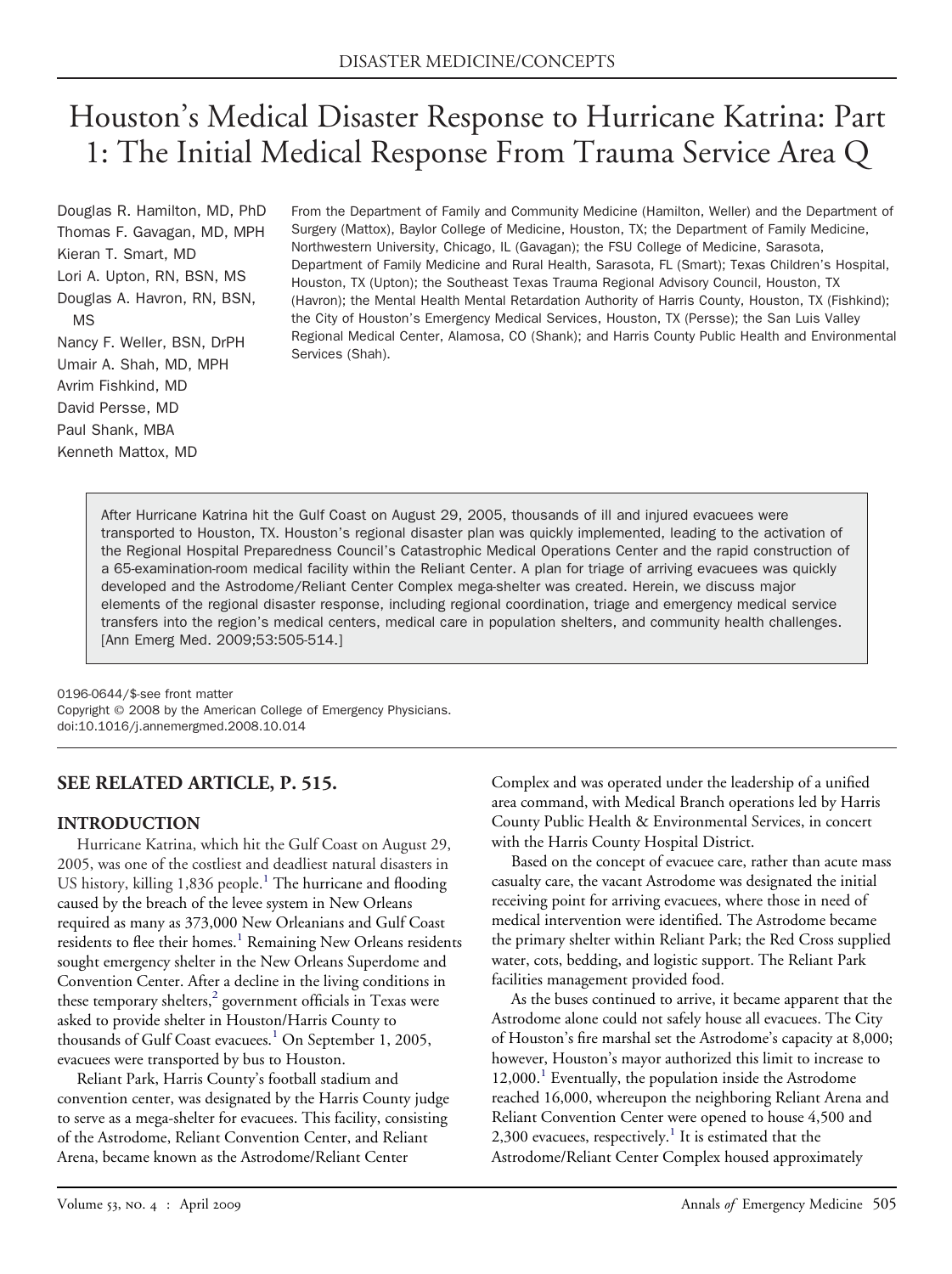27,000 evacuees at its peak in operations, with a total of 65,000 evacuees processed there before being sent to other Texas shelters.

When Astrodome/Reliant Center Complex reached its capacity, the City of Houston opened another large shelter at the George R. Brown Convention Center. The center sheltered 2,800 and registered 28,000 evacuees for services, including medical care provided by the University of Texas Health Science Center at Houston School of Medicine's Family and Community Medicine Department.<sup>[3](#page-9-0)</sup> Additionally, another 40,000 homeless evacuees were housed in Harris County hotel rooms. The number of evacuees who eventually came to Houston/Harris County numbered slightly more than 250,000.

The data presented in this article were derived from electronic patient encounter data (August 31, 2005, to November 1, 2005), collected from Harris County Hospital District emergency departments (EDs)  $(n=1,304)$ , Harris County Hospital District inpatient floors  $(n=264)$ , Harris County Hospital District outpatient clinics  $(n=17,208,$  of whom 12,219 were at the Katrina Clinic), and the Catastrophic Medical Operations Center ( $n=1,093$ ). These encounters were analyzed for type of service, diagnosis, disposition, age, sex, and date of service. Paper-based medical records were maintained at the Astrodome/Reliant Center Complex shelter treatment sites  $(n=4,013)$  and retrospectively entered into a database by professional Harris County Hospital District data entry personnel. Baylor College of Medicine and Red Cross staff manually collected data during evening Astrodome/Reliant Center Complex operations. The accuracy of the Astrodome/ Reliant Center Complex population data is limited and should be considered with caution. However, because they are the only data available, they are presented here. The authors were given access to this data after Catastrophic Medical Operations Center and Harris County Hospital District institutional review board approval.

During the last 2 years, interviews were conducted with medical professionals, Red Cross workers, emergency medical services (EMS) agency personnel, Houston Fire Department, and Houston Police Department staff who worked in Astrodome/Reliant Center Complex or with the Catastrophic Medical Operations Center. Much of the anecdotal data included in this report came directly from the observations of the authors, all of whom worked in Astrodome/Reliant Center Complex or the Catastrophic Medical Operations Center during the Katrina operations. In this article, we describe the sequence of events that took place from September 1 to 20, 2005, from the perspective of civilian medical personnel and describe the challenges posed to the Texas Trauma Service Area-Q, as well as the response of Houston/Harris to help Katrina evacuees. (The Texas Department of State Health Services has implemented a statewide EMS and trauma care system, designating trauma facilities and creating a trauma registry. Texas is divided into 22 trauma service areas, accounting for all of the 254 counties in Texas. Each trauma service area is

required to maintain a regional advisory council with appropriate representation from local EMS agencies and trauma hospitals.)

The article is structured according to the sequence of activated medical capabilities, the unique challenges of providing medical care for approximately 27,000 evacuees, and the conclusions, which cites key recommendations.

#### **DESIGN OF THE CATASTROPHIC MEDICAL OPERATIONS CENTER**

Harris County comprises 1,756 square miles and is home to 4.5 million residents, making it more populous than 23 states.<sup>[1,4](#page-9-0)</sup> There are 34 municipalities within Harris County, including the City of Houston, the fourth largest city in the country. More than 1.2 million residents rely on Harris County as their primary health care provider.<sup>[1](#page-9-0)</sup> The region covered by the Catastrophic Medical Operations Center includes Houston and Harris Counties, as well as 8 other Texas counties. With 2 Level I trauma centers, one freestanding pediatric emergency facility, 51 acute care facilities with EDs, 12 public community health centers, and 40 nonacute/specialty hospitals without an ED, the Texas Trauma Service Area-Q emergency health care infrastructure is routinely saturated. In 2004, a "normal" year requiring no major regional disaster management operations, the region's EDs experienced more than 1,750,000 patient encounters, and paramedic traffic was diverted almost 10% of the time. $4$ 

Soon after the official request to shelter Katrina evacuees, Harris County officials began to organize the Hurricane Katrina Disaster Unified Area Command under the City of Houston and Harris County Emergency Management Basic Plan. A command center was created on the second floor of the Reliant Convention Center inside the Astrodome/Reliant Center Complex in accordance with principles of the National Incident Management System. The Unified Area Command structure included representatives from the federal government, the state of Texas, Harris County—including both Harris County Public Health & Environmental Services and the Harris County Hospital District—the City of Houston, and nongovernmental agencies such as the Baylor College of Medicine, the Reliant facilities management, food and security service contractors, EMS contractors, and the Red Cross. The Unified Area Command Medical Branch operations were led by Harris County Public Health & Environmental Services, in conjunction with the Harris County Hospital District and Catastrophic Medical Operations Center. Within the Medical Branch, the Southeast Texas Trauma Regional Advisory Council assisted in coordinating onsite transportation and staging EMS with the Montgomery County Hospital District. The latter served as the transportation sector of the Catastrophic Medical Operations Center, which had been activated by the Regional Hospital Preparedness Council at the request of the City of Houston Office of Emergency Management. This regional entity was responsible for disaster planning and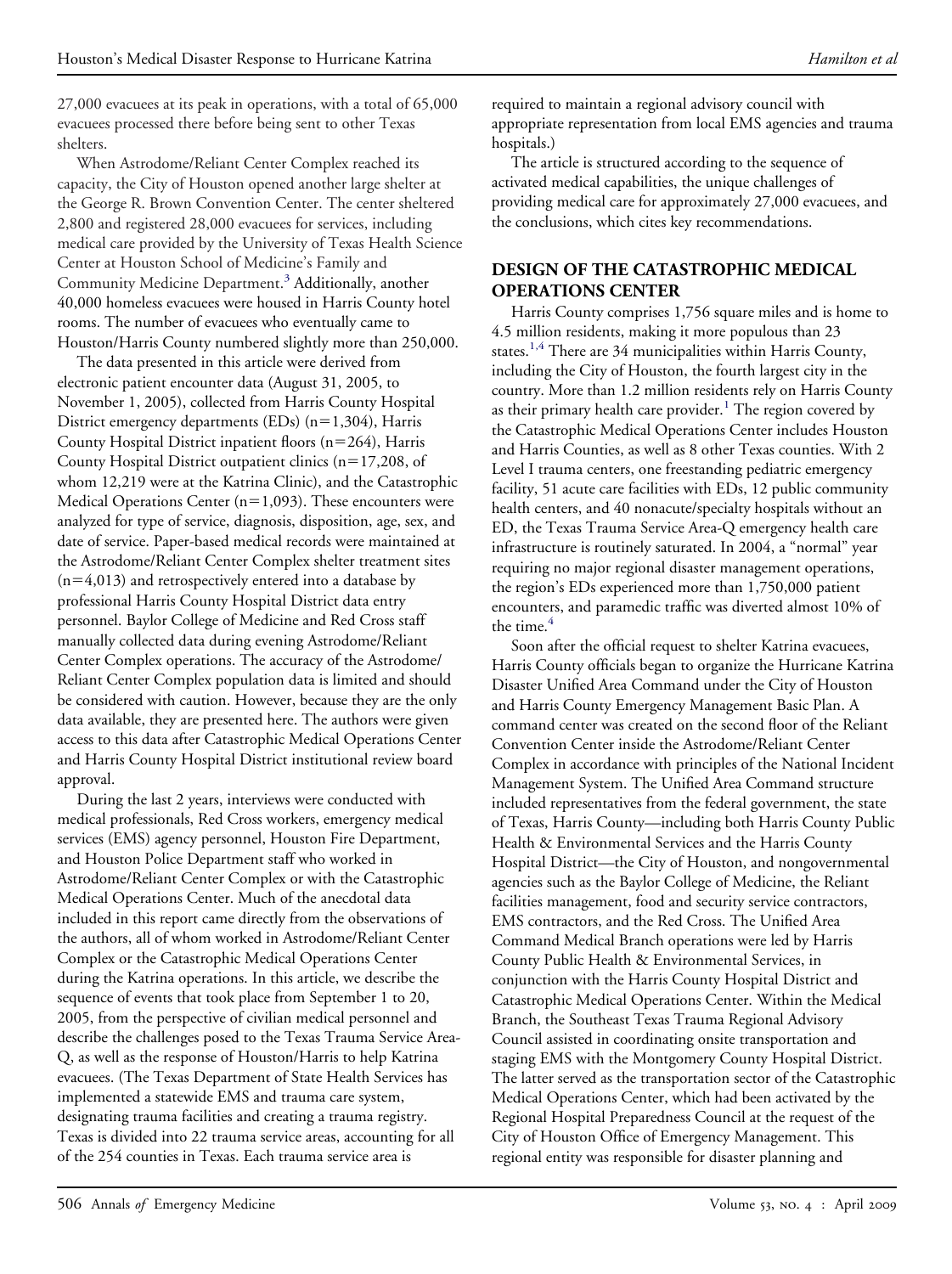response coordination for more than 100 of the region's health care facilities in 9 counties surrounding Houston.<sup>[4](#page-9-0)</sup>

Many members of the Hurricane Katrina Unified Area Command staff had first worked as a team during 2001 for Tropical Storm Allison, which was the costliest tropical storm in US history, flooding  $72,000$  homes, $<sup>1</sup>$  $<sup>1</sup>$  $<sup>1</sup>$  and property damage</sup> countywide estimated at more than \$5.0 billion. $3.5$  Three large health care facilities were evacuated, with the loss of more than 2,500 inpatient beds. The region learned much from responding to this disaster and rebuilding the devastated communities. This experience was critical to organizing the Houston/Harris County community's disaster management operations, in particular the Catastrophic Medical Operations Center.

Located as a permanent section within the City of Houston Emergency Operations Center, the Catastrophic Medical Operations Center is an integral component of the regional medical response. It serves as the central point for redistribution of staff and supplies, identifies and utilizes surge capacity, and coordinates the transportation and assignment of patients into health care facilities according to the patient's medical need and the facilities' concurrent capability and capacity. The Catastrophic Medical Operations Center also identifies additional capacity in regional health care facilities by reviewing patient status for possible early discharge or transfer to an extraregional facility and by delaying elective surgical procedures. This single-point coordination allows for safe and effective surge capacity into the region's health care facilities and the proper and efficient utilization of the region's health care resources.

Although the Regional Hospital Preparedness Council has no regional jurisdictional authority, the Catastrophic Medical Operations Center works with governing entities in the coordination of disaster response, mitigation, and preparedness/ planning to ensure that emergencies do not adversely affect the quality, capacity, and continuity of regional health care operations. The coordination of all medical responses and assets is vetted through the Catastrophic Medical Operations Center.

During Katrina Operations, Catastrophic Medical Operations Center functioned from the City of Houston Emergency Operations Center and its structure was National Incident Management System compliant, consisting of a medical operations chief, deputy chief, public health sector, special needs sector, transportation sector, and five corridor chairs within Texas Trauma Service Area-Q who were responsible for the coordination of 20 to 40 health care facilities within the 9-county geographic regions of Texas Trauma Service Area-Q. Because of previous planning efforts, memorandums of understanding, and regional relationships within Texas Trauma Service Area- $Q,^4$  the Catastrophic Medical Operations Center had the ability to coordinate the transfer and placement of patients triaged from the Astrodome/ Reliant Center Complex, George R. Brown Convention Center, and Ellington Field. The Catastrophic Medical Operations

Center facilitated patient transports to appropriate health care facilities, notified hospitals of incoming patients, collected bed availability from regional health care facilities, instituted patient tracking mechanisms, identified emerging trends in patient presentations, and coordinated placement of patients from incoming National Disaster Medical System flights. Real-time matching of all regional health care facilities' resources with patient conditions created additional hidden surge capacity within Texas Trauma Service Area-Q. During disasters, EMS transfers assume the facilities' ability to manage the arriving condition, although this may not be the case. The Catastrophic Medical Operations Center, however, confirmed that hospitals had the necessary resources to receive and treat patients.

The Harris County Unified Area Command<sup>[6](#page-9-0)</sup> at the Astrodome/Reliant Center Complex focused on controlling the resources needed to accomplish their mission within the Astrodome/Reliant Center Complex and George R. Brown Convention Center, whereas the Catastrophic Medical Operations Center vectored EMS transfers from the Astrodome/ Reliant Center Complex, George R. Brown Convention Center, and Ellington Field into Texas Trauma Service Area-Q medical facilities. As mentioned, the Southeast Texas Trauma Regional Advisory Council coordinated Unified Area Command Astrodome/Reliant Center Complex Medical Branch activities with EMS transfers through the Catastrophic Medical Operations Center. The partnership was essential to maintaining medical infrastructure and coordination of care.

Although the Houston/Harris County response community learned important lessons responding to Allison and analysis of previous disasters, $^7$  a medical and public health response to a disaster on the scale of Hurricane Katrina was not among these, because the Katrina response was markedly larger than predicted. Many of the local medical personnel within the Astrodome/Reliant Center Complex were not trained in disaster response or evacuee care.<sup>8</sup> Thus, many physicians were unaccustomed to command and control organization models or National Incident Management System and Incident Command System principles. No one anticipated that Houston/Harris County would ever need to rapidly shelter, feed, and provide medical care for so many evacuees for an indefinite period by using such a large number of untrained civilians.

### **EVACUEE ARRIVAL TO THE ASTRODOME/RELIANT CENTER COMPLEX**

As the first buses arrived from New Orleans, it became obvious that a large-scale, high-flow, patient redirection system was required to direct evacuees requiring medical care to the most appropriate facility. Because of the extreme temperatures during the day, evacuees required efficient and appropriate care to prevent further deterioration in their already compromised condition. Thus, steps were put into place to process evacuees as quickly as possible, preferably indoors.

During the first 12 hours of initial triage, wheelchair supply was limited, resulting in the exposure of several disabled evacuees to extreme outdoor conditions for several hours.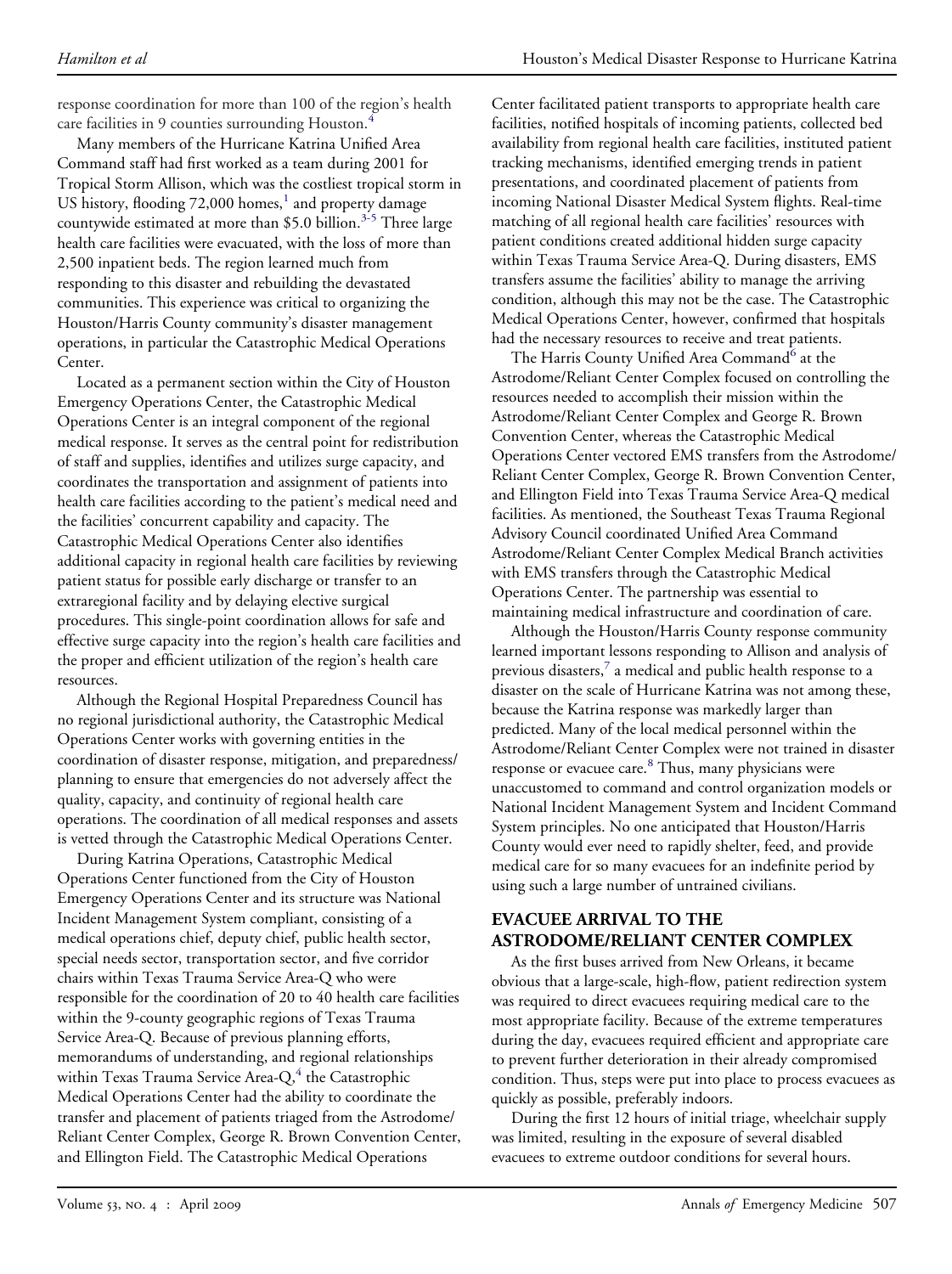Relative humidity regularly reached 100%, and temperatures in downtown Houston sometimes exceeded 100°F (37.8°C) around the black asphalt Astrodome/Reliant Center Complex disembarkation sites. To provide transport into the Astrodome, Catastrophic Medical Operations Center staff and Red Cross used ambulances and office and other furniture with wheels.<sup>[9](#page-9-0)</sup>

The buses from Louisiana arrived earlier than anticipated. Houston Fire Department was called to the triage sites 3 hours after the arrival of the first buses from New Orleans because EMS resources were overwhelmed. Houston Fire Department executed mass casualty procedures and erected inflatable structures and large air fans to provide relief to patients undergoing immediate medical care or awaiting EMS transport. Hydration in the heat during the long shifts was essential to sustaining an around-the-clock operation.

No information about the health status of incoming patients was received before the arrival of the buses. Typically, 5 buses at a time were disembarked inside a secure area. One physician, 2 emergency medical technicians (EMT), and 2 paramedics met each bus and the evacuees. Baylor and Houston Fire Department physicians and paramedics rapidly classified patients by severity of illness. Evacuee medical conditions commonly fell into one of 3 categories:

- EMS: Severely ill patients (on average, 1 or 2 persons per bus) needing immediate stabilization and transport to designated regional medical facilities by ambulances vectored by the Catastrophic Medical Operations Center;
- Urgent: Patients not requiring treatment in a tertiary care facility (about 2 per bus) who continued on the bus to the Katrina Clinic for further assessment and treatment, subsequent housing in the Astrodome/Reliant Center Complex shelters, and registration with the Red Cross; and
- Stable: Patients with more stable conditions, such as non– insulin-dependent diabetic patients who had been without medication for several days, elderly requiring mental status assessments, and evacuees with rashes as a result of sun and unsanitary water exposure, who were directed into the Astrodome/Reliant Center Complex. These patients would typically receive medical care within 48 hours, once their other needs (eg, clothing, food, water, bathing) were met. An "expectant" category was not used, because all critical patients were transported immediately to a tertiary care facility. The remainder of the evacuees were directed into the Astrodome/Reliant Center Complex shelter, where they received water, a hot meal, clothing, toiletries, and bedding, as well as first aid–type medical care.

The Houston Fire Department set up a command post inside the bus disembarkation zone to control the rate at which buses entered the Astrodome/Reliant Center Complex. The queue of buses sometimes numbered more than 100, making the wait time for disembarkation after Astrodome/Reliant Center Complex arrival as long as 6 hours (a bus was emptied about every 5 minutes; almost all buses were air conditioned). The disembarkation areas were set up directly in front of the

shelter to minimize walking distance and decrease exposure to hot summer temperatures. It was necessary to reassemble and relocate the disembarkation area in front of the next Astrodome/ Reliant Center Complex shelter when the previous shelter reached capacity. Some evacuees disembarked the buses, registered, changed clothes, and had a meal but did not stay overnight and therefore were not included in the nighttime headcounts.

Several disembarkation relocations were required because the primary Astrodome shelter filled within 28 hours of the arrival of the first bus (16,000 accommodated overnight of 20,000 disembarked), followed by the Reliant Arena, which filled within 4 hours (2,500 accommodated overnight of 3,000 disembarked). The remaining evacuees were sent to the Reliant Convention Center during the next 2 days (5,000 accommodated overnight of 6,500 disembarked).

When the Astrodome/Reliant Center Complex shelters were at full capacity, the Astrodome/Reliant Center Complex Unified Area Command secured a disembarkation area in a large Astrodome/Reliant Center Complex parking lot (yellow lot) outside the security perimeter of the Astrodome/Reliant Center Complex shelters [\(Figure 1\)](#page-4-0). Initial bus triage at the yellow lot was performed by the Disaster Medical Assistance Teams and National Medical Response Teams.[10](#page-9-0) Bus security was handled by the Houston Police Department, and security at the perimeter of Astrodome/Reliant Center Complex was provided by the Houston Police Department and the Metropolitan Transit Authority of Harris County. Inside the shelters, security was provided by the Houston Police Department and the Harris County Sherriff's Office. An unarmed National Guard presence was visible during the Astrodome/Reliant Center Complex response. Physicians triaged patients to be transported to the Texas Trauma Service Area-Q medical facility or to remain with the Astrodome/Reliant Center Complex/Harris County Hospital District medical support. The Red Cross assisted disembarking passengers needing food and clothing. Showers were constructed, as well. The yellow lot for triage at the Astrodome/Reliant Center Complex and its support by out-ofstate disaster response teams/volunteers allowed the Astrodome/ Reliant Center Complex to utilize fewer local fire and law enforcement resources than otherwise would have been required. The yellow lot triage site on Astrodome/Reliant Center Complex premises continued to operate for the first week as buses destined for Dallas, San Antonio, and the George R. Brown Convention Center arrived. These evacuees who arrived at the yellow lot were triaged, registered, fed, given a clothing change, and then reloaded onto the bus for their final destination. This process ensured that any ill or injured evacuees would receive necessary treatment before reaching their final Texas destination. To keep family members in the same community, any family member of a patient requiring hospital admission in Texas Trauma Service Area-Q was disembarked and admitted to the Astrodome/Reliant Center Complex shelters. Within the first 4 days of evacuee arrivals, the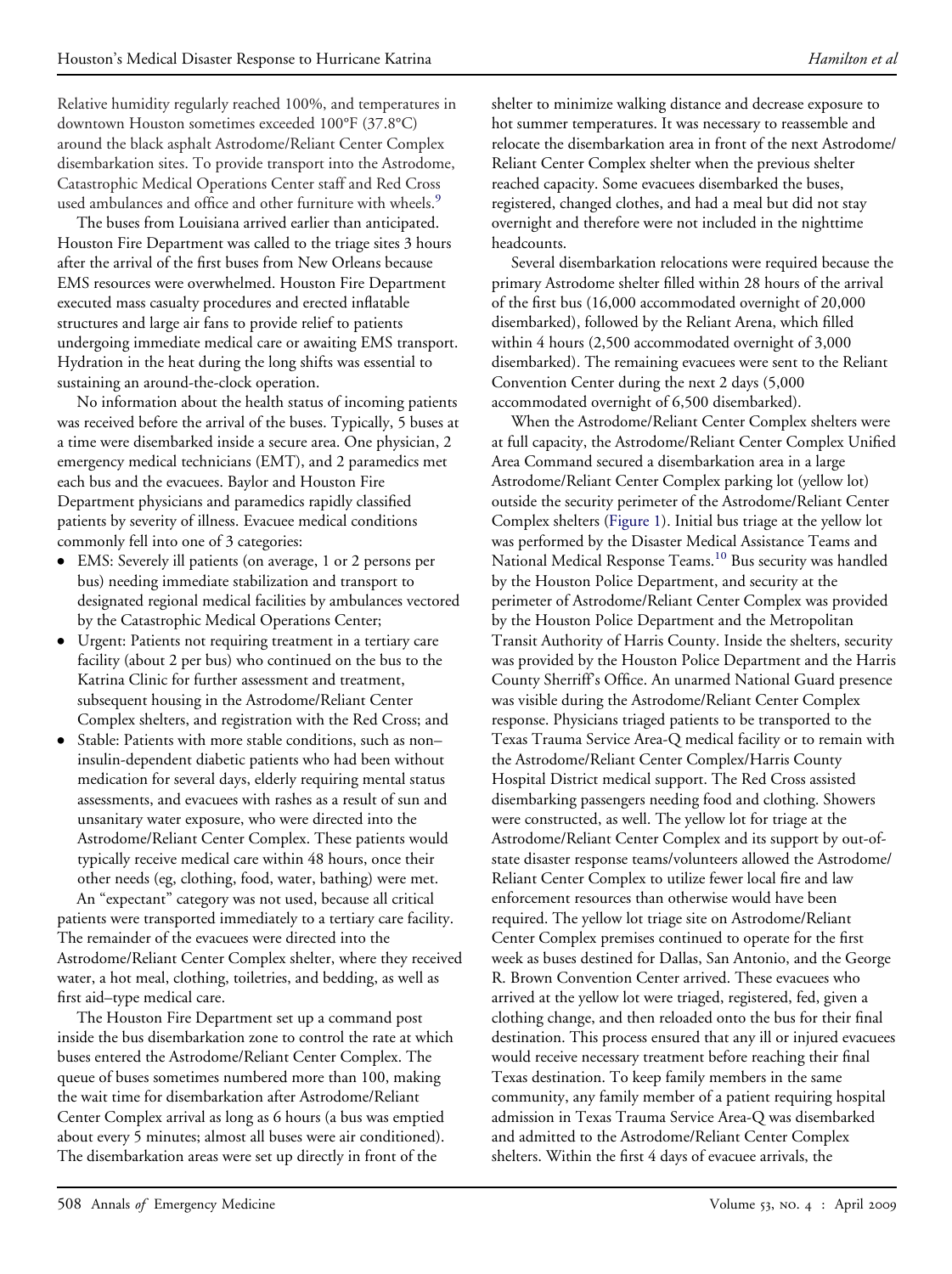<span id="page-4-0"></span>

Figure 1. Reliant City and the yellow lot triage area. Map of the Astrodome/Reliant Center Complex, showing the location of the evacuee arrival triage sites and the Katrina Clinic.

complementary roles of the Catastrophic Medical Operations Center, Southeast Texas Trauma Regional Advisory Council, Katrina Clinic, and the initial Astrodome/Reliant Center Complex triage area kept low-acuity patients from seeking medical attention in Houston-area hospitals. It also allowed the on-site Katrina Clinic to treat and return patients directly to the Astrodome/Reliant Center Complex shelter without having to involve external community health care facilities.

The Catastrophic Medical Operations Center documented more than 1,000 EMS transfers during the 2-week period, with 75% occurring during the first 72 hours (Figure 2). On the first day of Astrodome/Reliant Center Complex operations, 80 unstable patients with diabetes, who had been without insulin for more than 5 days, were transported by Catastrophic Medical Operations Center–directed EMS to appropriate community medical facilities. After September 5, 2005, when the bulk of transported evacuees had already arrived and settled in the shelter facilities, subsequent EMS transfers came directly from inside the Astrodome/Reliant Center Complex shelter areas and the Katrina Clinic.

## **INITIAL SHELTER MEDICAL CARE**

It soon became apparent that treating evacuees at their bedsides inside the shelters was not medically or logistically possible. Consequently, treatment sites were created on the floor of the Astrodome and the Reliant Convention Center, where limited primary care and basic first aid were provided. There, physicians and nurses determined whether a patient required transfer to the Katrina Clinic or an off-site facility by EMS. This medical capability inside the shelters was essential; otherwise, the Astrodome/Reliant Center Complex's Katrina Clinic would have been overwhelmed with patients with low-acuity illness and injury.

The shelter treatment areas consisted of separate nurse and physician assessment areas, a psychiatric and crisis counseling



Figure 2. Catastrophic Medical Operations Center EMS transfers by date. Total EMS transports are represented by red bars. Total Astrodome/Reliant Center Complex EMS transports are normalized to a rate per 10,000 shelter inhabitants (green bars). EMS transports per 10,000 shelter inhabitants from shelter facilities only are represented by the blue bars. The majority of EMS transports occurred during the initial evacuee triage at bus arrival. (Astrodome/Reliant Center Complex population data are limited and should be considered with caution, especially from a comparative perspective.) *CMOC*, Catastrophic Medical Operations Center.

"clinic," and a pharmacy with over-the-counter medications. Patients requiring prescription medications were referred to the Katrina Clinic pharmacy, which was managed initially by Harris County Hospital District by courier service. The CVS Pharmacy volunteered to take over this function and to send 2 large disaster response trailers. This unsolicited offering by CVS Pharmacy supplied essential medications after the first 2 days because Harris County Hospital District could not simultaneously support the Katrina Clinic pharmacy and the Harris County Community Health Clinic volume. Generously donated medications came from many countries, such as Japan, and were given to the Katrina Clinic pharmacy because often they were not approved for use in the United States or were not on the Harris County Hospital District formulary. To meet the sudden demand for medications, other Texas regions treating evacuees used pharmaceuticals from the Disaster Medical Assistance Team, the local community health program, and commercial pharmacies.

[Figure 3](#page-5-0) presents the distribution of new prescriptions written in the Katrina Clinic, Harris County Hospital District hospitals, and Harris County Hospital District clinics by date (data from other Texas Trauma Service Area-Q health care facilities were not available at this article's publication). Prescriptions filled in the Katrina Clinic exceeded 1,600 on the second day of Astrodome/Reliant Center Complex operations and averaged more than 500 a day during the next 5 days. Any disaster response mounted for a similar type of large-scale population displacement should consider the surge capacity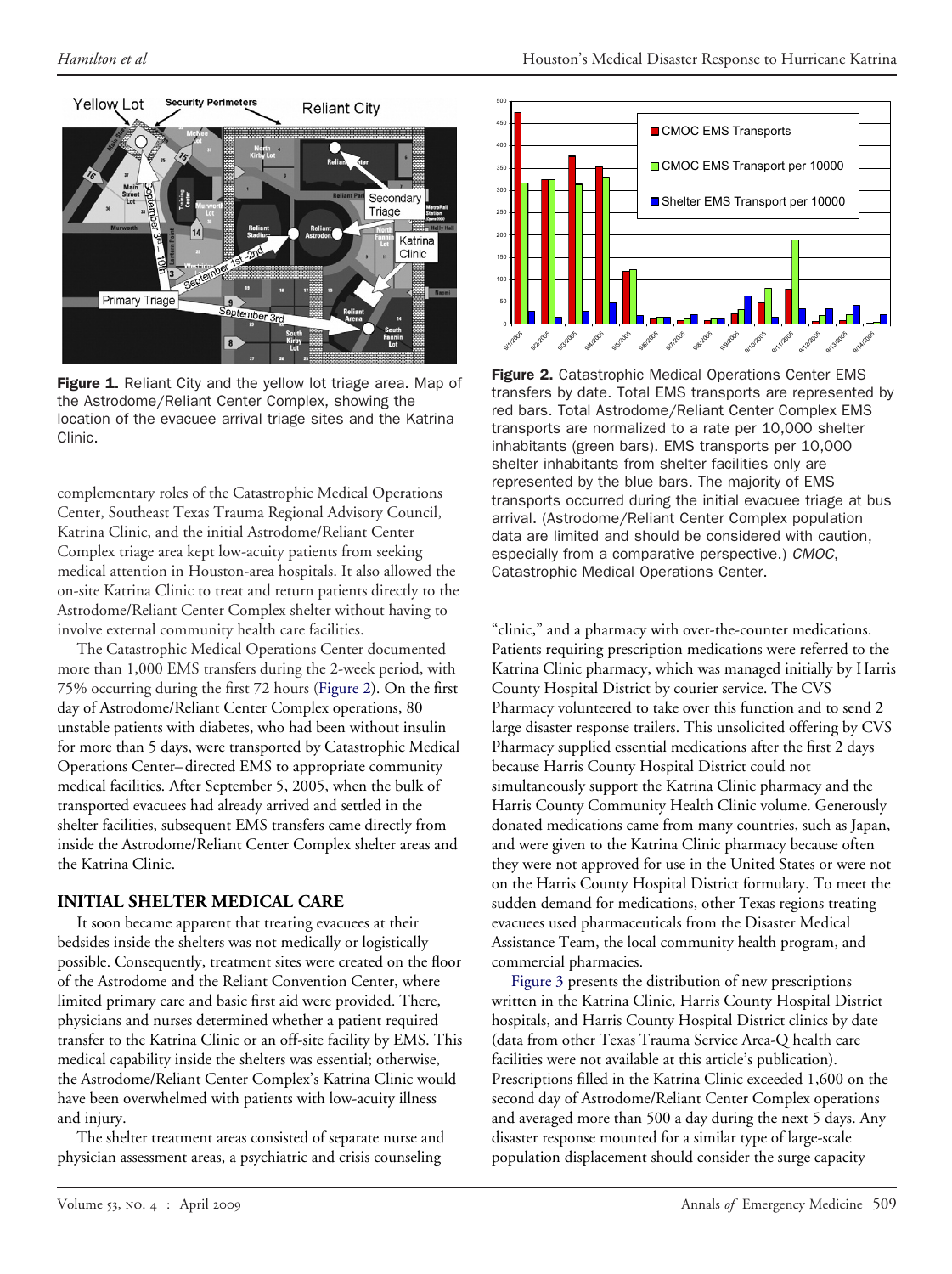<span id="page-5-0"></span>

Figure 3. Solid line (diamonds) showing the total number of Katrina Clinic prescriptions, which peaked during the initial arriving evacuee triage. Dashed line (circles) showing the total number of prescriptions from Harris County Hospital District hospitals, which also peaked during the initial arriving evacuee triage. Dotted line (triangles) showing the total number of prescriptions from Harris County Hospital District clinics, which increased 3 to 4 weeks after Astrodome/Reliant Center Complex operations closed, corresponding to the 30-day refill limit on all prescriptions.

needed to accommodate immediate pharmacy needs. Of note is the rapid decrease in prescriptions filled by Harris County Hospital District hospitals as the Katrina Clinic became more functional over time. Eventually, a steady state was reached, leaving approximately 400 prescriptions to be filled daily at the Katrina Clinic pharmacy until its closure on September 15, 2005 (Figure 3, gray bar).

The Katrina Clinic pharmacy delivered most evacuee medications. A crest in prescriptions can be observed in the Harris County Hospital District hospitals during September 3 and 4. Another similar peak was observed in Harris County Hospital District community clinic prescriptions as the total evacuee numbers sheltered in Astrodome/Reliant Center Complex decreased, indicating that evacuees had begun to seek services at Harris County community health centers. After the closure of the Katrina Clinic pharmacy, the number of prescriptions filled at Harris County Hospital District clinics became cyclic because of weekend clinic closures and Harris County Hospital District hospital pharmacies' long weekend waits.

Initially, nonpharmacy personnel handled over-the-counter medications distributed in the shelter areas. Physicians and nurses brought many samples, including some expired medications not listed on the Harris County Hospital District formulary. Later, Harris County Hospital District pharmacy staff took over the shelter pharmacy because they were no longer responsible for the Katrina Clinic pharmacy. Over-the-counter medications were provided to 54% of patients at the shelter treatment sites.

Because refrigeration was not available in the shelter, initial arrangements were made for insulin cold storage and

administration through a shelter care site diabetes clinic. Many patients also did not have up-to-date insulin delivery systems or recent training on sliding scales. Because of limited law enforcement inside the shelters during the first 5 days of shelter operations, some medical personnel were concerned about medication and needle theft. As the population thinned, patients were permitted to carry their own unrefrigerated insulin to shelter treatment site follow-up visits. Logistic issues such as the use of sharps containers for safe disposal of needles had to be balanced with safety concerns for others, such as children. Providing diabetic patients with insulin and needles encouraged self-managed patient care, which was facilitated with use of the "sharps" boxes, as well as teaching of the use of new devices, such as glucose meters and insulin injectors. Katrina Clinic pharmacy prescriptions were limited to 30 days, and therefore diabetic patients who left the Astrodome/Reliant Center Complex needed to engage in Harris County Hospital District community health programs (or other area providers) for refills or dose adjustments. This policy limited the number of needles and drugs lost or stolen.

Just 10 days after Katrina evacuees arrived at the Astrodome/ Reliant Center Complex, almost every school-aged child was enrolled in school and bused daily to their classrooms from the Astrodome/Reliant Center Complex. Because most children registering at Houston Independent School District campuses initially had no proof of vaccination, Harris County Public Health & Environmental Services & Harris County Hospital District set up immunization sites next to the shelter triage sites to administer childhood vaccinations.<sup>[1](#page-9-0)</sup> When possible, the Louisiana state immunization registry was accessed to confirm patient vaccination status. Because of concerns about evacuee exposure to waste matter from overflowing sewage facilities and toxic substances from agricultural and industrial systems, $11$ tetanus vaccinations were administered. The Medical Branch also provided tetanus vaccinations for workers about to deploy to affected Gulf Coast areas.

Although the composition of the shelter treatment area medical teams varied, they typically consisted of 3 physicians, 5 nurses, 3 EMTs or paramedics, and a pharmacist or pharmacy assistant. Red Cross or local volunteers helped gather data from paper-based patient encounter forms. A 24-hour pediatric/maternal support service, managed by pediatric nurses, was located inside the shelters to assist mothers with children younger than 5 years. Evacuees needing EMS services inside the shelters were usually identified by Red Cross volunteers and brought to the attention of medical personnel. A code team from the shelter care areas was also in place and consisted of shelter treatment area personnel and paramedics. These personnel responded to potential emergencies after notification by shelter personnel, such as law enforcement or shelter staff. To synchronize EMS activities requested by Astrodome/Reliant Center Complex medical personnel, Southeast Texas Trauma Regional Advisory Council—within the Medical Branch Operations—communicated to the Catastrophic Medical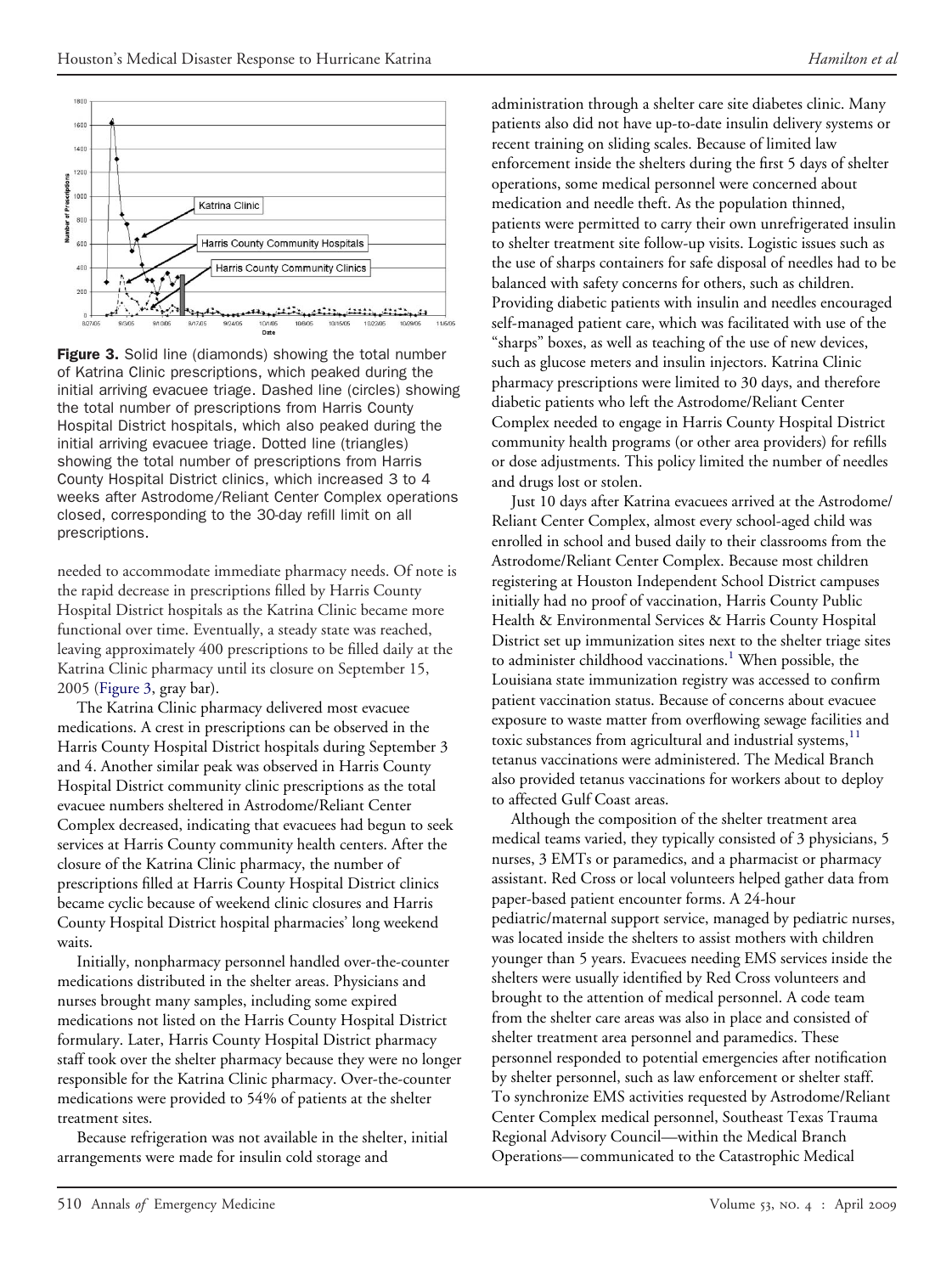Many residents sheltered at the Astrodome had chronic medical problems such as diabetes, renal disease, and hypertension. Evacuees with preexisting renal disease requiring dialysis were triaged directly to hospitals. When area health care facilities could not accommodate the increasing population of dialysis patients, the Catastrophic Medical Operations Center established a Dialysis Network program to provide scheduled dialysis appointments and transportation to and from dialysis centers. (Since the 2005 Hurricane Katrina response, this program has developed into the Texas End Stage Renal Disease Emergency Coalition and remains a partner with the Regional Hospital Preparedness Council. The Texas End Stage Renal Disease Emergency Coalition/Regional Hospital Preparedness Council program development has further expanded since Katrina and is currently under development nationwide.)

Figure 4 shows the nighttime headcount in the Astrodome/ Reliant Center Complex shelters by date (Red Cross and Catastrophic Medical Operations Center personnel performed headcounts after midnight when most evacuees were asleep), with the overall Astrodome/Reliant Center Complex population steadily decreasing during the 2 weeks. Total population peaked at 16,000 on the first night of the headcount, mostly in the Astrodome. As discussed previously, all attempts at obtaining precise Astrodome/Reliant Center Complex shelter population numbers must be considered in the context of the sheer scope and size of this disaster response. These estimates may be low because several thousand evacuees registered to receive daytime medical assistance but slept outside Astrodome/Reliant Center Complex. Many also left the Astrodome after securing other housing.

Designation of refugee status is an internationally accepted definition with specific meaning, distinct from the term *internally displaced persons*, which better defined Katrina evacuees. The Unified Area Command staff, including the Joint Information Center personnel, worked diligently to avoid use of the term *refugee* when referring to these internally displaced persons. Approximately 75% of the Astrodome/Reliant Center Complex evacuee population was given the Harris County Hospital District financial class designation of "Katrina Refugees" to identify those Katrina evacuees without medical insurance (Table). Patients with Medicaid and Medicare represented only 17% and 6% of the registered evacuees, respectively. Managed care patients were usually from an institution with an unknown source of medical funding, whereas no eligibility–self-pay patients were insured but would need to pay all costs and later seek reimbursement from insurance. Regardless of their ability or inability to pay, no evacuee was refused treatment.

When the daily EMS transfers from Astrodome/Reliant Center Complex are divided by the estimated daily population census at Astrodome/Reliant Center Complex, the mean EMS event rate for the whole Astrodome/Reliant Center Complex





Figure 4. Total Astrodome/Reliant Center Complex headcount is shown. As the Astrodome population (red) decreased, the population in the Reliant Arena (blue) and Reliant Convention Center (green) increased. The arena was closed during the early morning of September 8 after the transfer of 2,000 evacuees to the convention center from the arena. Some evacuees still arrived by bus for disembarkation and triage through the yellow lot and were transported to the convention center during this time. (Astrodome/Reliant Center Complex population data are limited and should be considered with caution, especially from a comparative perspective.)

Table. Medical funding/insurance distribution of arriving evacuees.

| <b>Medical Insurance</b>  | % Of Evacuees |
|---------------------------|---------------|
| <b>Blue Cross Texas</b>   | 0.2           |
| Commercial                | 1.0           |
| Managed care, no contract | 1.2           |
| Self-pay, no eligibility  | 1.2           |
| Medicare                  | 5.5           |
| Medicaid                  | 16.6          |
| No insurance              | 74.5          |

can be derived [\(Figure 2\)](#page-4-0). There are 2 cautionary notes in using the mean EMS event rate date: (1) although the Catastrophic Medical Operations Center activation was initiated on August 31, total integration with Astrodome/Reliant Center Complex operations was not complete until September 2, and as many as 700 EMS transfers may have been undocumented; and (2) although the Astrodome/Reliant Center Complex's daily population census was believed to be the best estimate of the Astrodome/Reliant Center Complex population, the possibility of over- or undercounting exists. According to disembarkation personnel observations that EMS transfers were highest on September 1 and 2, EMS transfers were corrected to equal the same normalized EMS transfer rates as occurred on September 3 and 4. On September 4, the bus disembarkation rate began to decrease after Astrodome/Reliant Center Complex reached full occupancy, yet the EMS event rate was sustained at 329 transfers per 10,000 evacuees for the next day. This sustained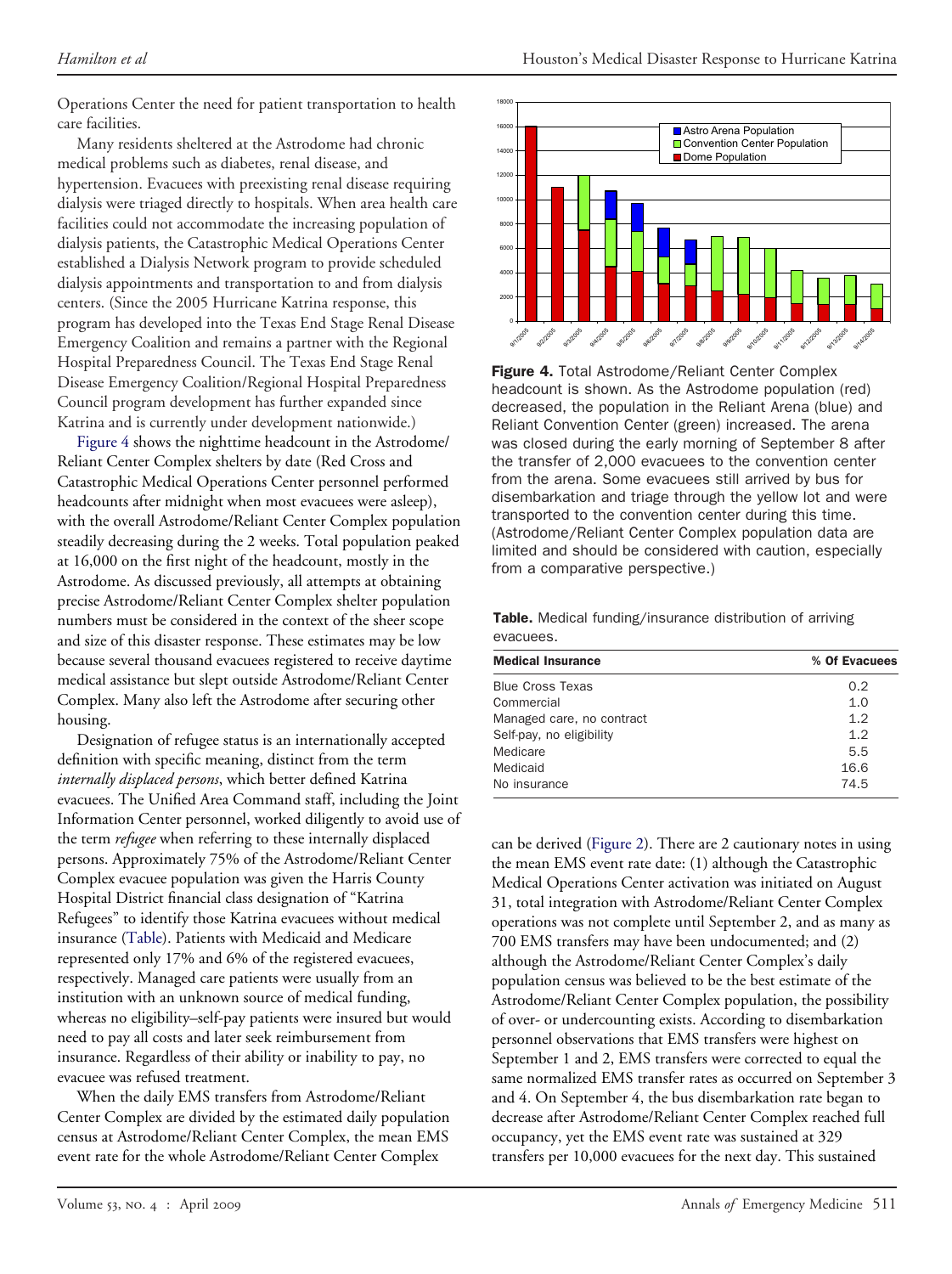EMS transfer rate is likely due to the norovirus outbreak at Astrodome/Reliant Center Complex because EMS transfers as a result of gastrointestinal symptoms peaked at more than 100 per day before surveillance/containment areas were implemented.

Analysis of the Astrodome Houston Fire Department transport officer records shows a peak EMS transfer rate of 60 per 10,000 evacuees on the night of September 8, when 2,000 evacuees were relocated in hot, humid weather from the Reliant Arena to the Reliant Center, a distance of about one-half mile. The relocation resulted in further triage in the parking lot for some evacuees and the eventual transport of 10 patients to Harris County hospitals in a matter of 2 hours. A number of factors hampered relocation efforts: (1) several evacuees had acquired many possessions since arrival, impeding their ability to make a physical transport; (2) some evacuees with poorly controlled chronic disease conditions (eg, congestive heart failure, chronic obstructive pulmonary disease, arthritis) were impeded by disease exacerbations.

Because communication between the Unified Area Command and these medical personnel was limited, civilian medical personnel were not ready for this unexpected move, necessitating increased reliance on the Red Cross or other means for current information about overall Astrodome/Reliant Center Complex activities. Nevertheless, shelter care medical personnel rapidly responded to stabilize and transport by EMS the medically affected evacuees to Texas Trauma Service Area-Q facilities. With limited communication capabilities between Unified Area Command Medical Branch Operations and civilian medical personnel, exacerbation of evacuee medical conditions was a definite possibility. The large number of cell telephones within the Astrodome/Reliant Center Complex also continued to affect the network performance throughout the 3-week period of shelter operations.

## **CONCLUSIONS**

This article describes the initial medical response of the City of Houston, Harris County, Harris County Public Health & Environmental Services, Harris County Hospital District, the Catastrophic Medical Operations Center, and Texas Trauma Service Area-Q. Ninety-five percent of the evacuees arrived during the first 5 days, and the emergency response component of this disaster soon evolved from a more subacute to chronic community health challenge (see Part 2: Transitioning From Emergency Evacuee Care to Community Health Care).

#### **Implementation of Evacuee Tracking System**

The Astrodome/Reliant Center Complex disaster response would have benefited from a triage tracking system for evacuees unable to provide identifying information, as in the case of a child, elder, or disabled person, and for all evacuees in general. The volume of evacuees arriving at the Astrodome/Reliant Center Complex—at one point the population increased by 9,000 evacuees in a 12-hour period—made initial registration and tracking very difficult. (Because of recognition of the need

for better patient tracking, the Regional Hospital Preparedness Council, in partnership with the City of Houston, South East Texas Trauma Regional Advisory Council, and regional EMS agencies, has purchased a patient tracking system for use in future large-scale responses.)

*Recommendation.* We recommend deploying a region-wide evacuee tracking system providing a unique identifier (and ability to include a photograph). This system should track individuals, both patient and evacuee, from the initial contact site, throughout health care facilities, and back into any shelter, the medical examiner's office, or alternative living situation by means of facility-based and deployable field kits. The tracking system should be able to interface with a basic electronic medical record and track belongings, families, and pets for reunification purposes.

#### **Use of Integrated Patient Medical Record System**

At the Astrodome/Reliant Center Complex, patient encounter forms for the shelter treatment sites were supplied by the Harris County Hospital District community health clinics because the Harris County Hospital District electronic medical record system was deployed only in the Katrina Clinic. Total counts of patient encounter forms from the shelter triage areas numbered 4,500. Additionally, at least 1,500 encounters were not recorded in the first 2 days inside the Astrodome and, later, in the Reliant Convention Center. During the first days of the Astrodome/Reliant Center Complex shelter activation, using formal encounter forms was difficult; however, some data were recovered from informal records. Properly trained "intake" personnel are needed before the arrival of the first bus to gather demographic and identification information, which may later be added to the medical encounter form, facilitating patient tracking.

*Recommendation.* We recommend the use of the local region's medical record system, especially an integrated electronic version to enable integration and tracking of displaced persons into the larger system.

#### **Use of Waste Management/Hygiene Facilities**

Waste management and ensuring personal hygiene during Astrodome/Reliant Center Complex Operations was daunting. Many evacuees, after receiving new clothing, discarded large garbage bags of personal items soaked with flood water, leaving an estimated 20,000 bags of clothing at the Astrodome/Reliant Center Complex shelters. Cleaning crews were recruited to handle this potential health hazard and clean the shelter while evacuees slept. Waste management personnel became even more critical during the peak of gastrointestinal symptoms. The cleanup of emesis, loose stool, etc, was critical to help prevent the spread of infection. Planning for cleaning personnel is essential to prevent serious health and toxic hazards inside evacuee sheltering areas.

*Recommendation.* Bathing and hygiene facilities should be provided for all evacuees, including those with medical special needs, such as the disabled and the elderly. Most potential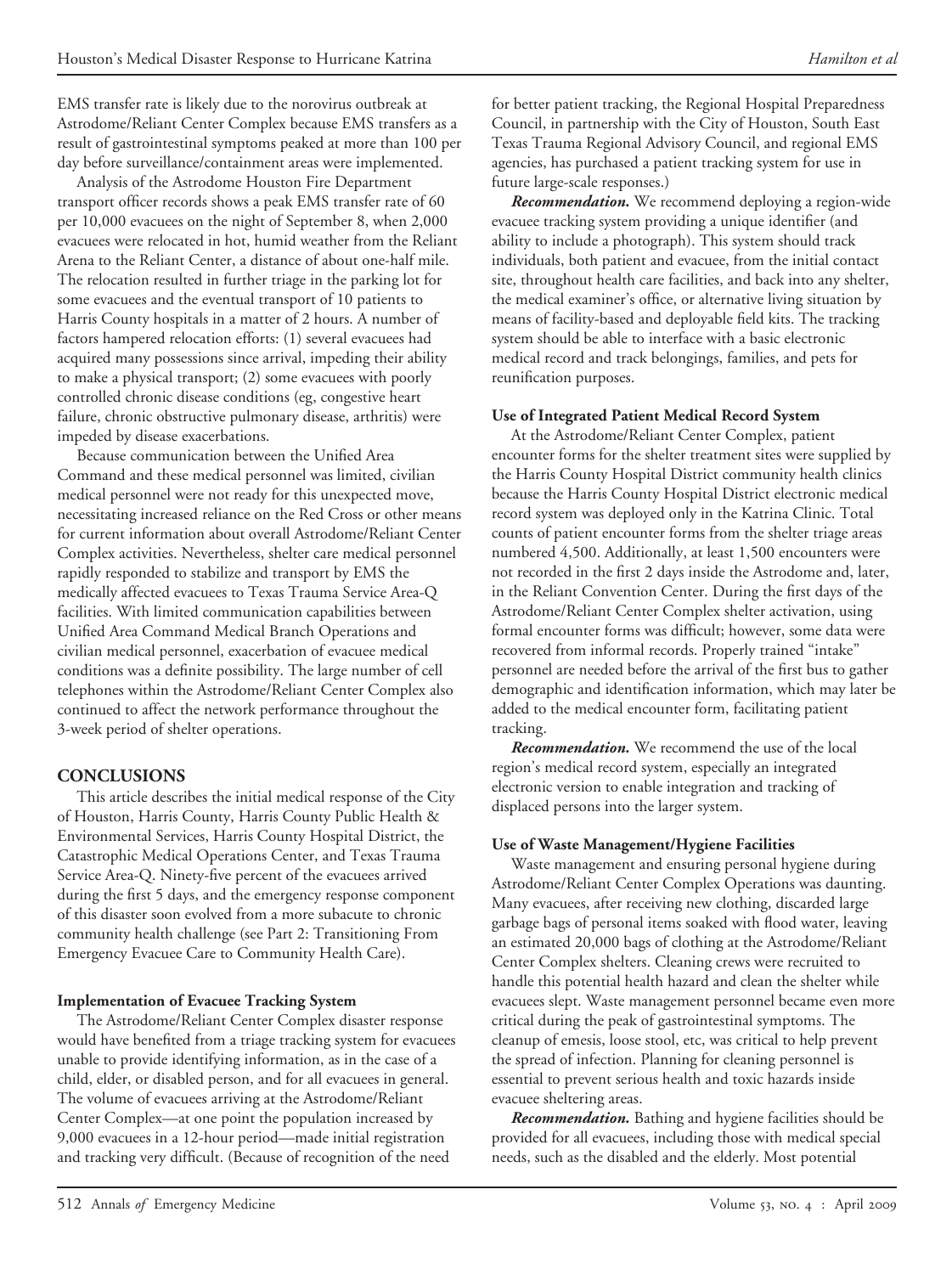shelter facilities are designed to deal with human waste for a more limited time (a few-hour sporting event or a day-long convention). Provision of around-the-clock waste management and hygiene requires proactive consideration to enable continuous facility use for weeks to months.

#### **Availability of Transportation Within Shelter Facilities for Evacuees**

Many evacuees required wheelchairs to move across the long parking lots between the shelter sites and the Katrina Clinic. Initially, only a limited number of wheelchairs were available. Transportation in and around shelter areas is as important as ambulance transport around the city. Local modes of transportation—wheelchairs or golf carts—within shelter facilities are critical and should be included in the regional plan. It is challenging to predict the number of persons with special needs, but advanced planning is critical. Given the potential for extreme weather, the regional shelter plan should consider large portable shelters for wind, sun, rain, or even snow, depending on the area. In the case of the Astrodome/Reliant Center Complex, the Houston Fire Department deployed large water mist fans to cool patients waiting for an ambulance or assistance into the shelters.

*Recommendation.* We recommend that the shelter plan include care for evacuees with special needs. This recommendation applies to the shelter and clinic facilities. Adequate transport and weather protection capability should be predeployed. Additional consideration for such medical special needs throughout the length of sheltering should be part of any preresponse planning.

#### **Utilization of Communication Networks During Disasters**

During disasters, cellular networks may experience increased call volumes or damage, severely impairing the ability of medical and National Security/Emergency Preparedness personnel to make emergency calls. Because the location of disaster areas is unpredictable and the number of medical and National Security/Emergency Preparedness personnel relying on cell telephones while performing emergency duties increases during a disaster response, the Wireless Priority Service (available at [http://wps.ncs.gov/\)](http://wps.ncs.gov/) was developed to provide emergency telephone call prioritization for emergency cellular calls for responders.

Although Wireless Priority Service was enabled for the greater Houston Area and the Astrodome/Reliant Center Complex, no Harris County Hospital District managers or Catastrophic Medical Operations Center Astrodome/Reliant Center Complex clinic/shelter personnel had a Wireless Priority Service–enabled cell telephone. The Harris County Hospital District, Harris County Public Health & Environmental Services, Houston Police Department, Houston Fire Department, and EMS teams had their own independent command and control communication assets; these were linked to the Unified Area Command. As in the Hurricane Andrew experience, $12,13$  the civilian medical support staff could not use

the cell telephone system and relied on "human couriered paper message systems" provided by Red Cross workers for the first 2 days of the response. We estimate that more than 150 messages were transferred by this system in the first 24 hours of Astrodome/Reliant Center Complex operations. With the installation of ubiquitous, free, landline phones to Katrina evacuees, decreased cell telephone congestion permitted civilian medical support to use cell telephones for the duration of the Astrodome/Reliant Center Complex shelter and clinic activities.

*Recommendation.* We recommend local civilian medical and logistical organizations be equipped with Wireless Priority Service–enabled cell telephones and landline telephone priority designation while performing their emergency/disaster management duties (Wireless Priority Service, available at [http://wps.ncs.gov/\)](http://wps.ncs.gov/). The Regional Hospital Preparedness Council, in partnership with the Southeast Texas Trauma Regional Advisory Council, has designed and deployed a mobile communication vehicle with satellite capabilities and radio interoperability.

#### **Utility of Advanced Establishment of a Regional EMS/Hospital System**

Regional EMS/hospital system coordination, such as Catastrophic Medical Operations Center provided to the Astrodome/Reliant Center Complex must be fully planned and ready before a disaster response. The Catastrophic Medical Operations Center's ability to monitor hospitals' capabilities and capacities while directing EMS resources and monitor patient presentation trends proved that a coordinated, patientfocused, collaborative health care response can help a region maintain its medical infrastructure, manage the usual population's emergencies, and care for a massive surge of evacuees with medical special needs. The Catastrophic Medical Operations Center was significantly aided by the Astrodome/ Reliant Center Complex's shelter care and triage sites, which handled thousands of nonemergency conditions while diverting patients requiring more acute care to the Katrina Clinic (rather than into the community).

#### **Summary**

The Southeast Texas Trauma Regional Advisory Council served as the single point of contact for Unified Area Command's Medical Branch operations at Astrodome/Reliant Center Complex for Catastrophic Medical Operations Center provided a single point of contact for all Texas Trauma Service Area-Q hospitals, eliminating duplicate information requests. The same duties were performed for George R. Brown Convention Center and Ellington Field. Coordinating placement of patients according to hospital capability, capacity, and current patient volume prevented hospitals from becoming overwhelmed. This system also eliminated hospital diversions even when Astrodome/Reliant Center Complex EMS transfers were sustained at an average of 15 to 20 per hour during the first 3 days of shelter operations. Posthurricane quality assurance surveys indicated that only 2 (0.08%) patients were diverted to